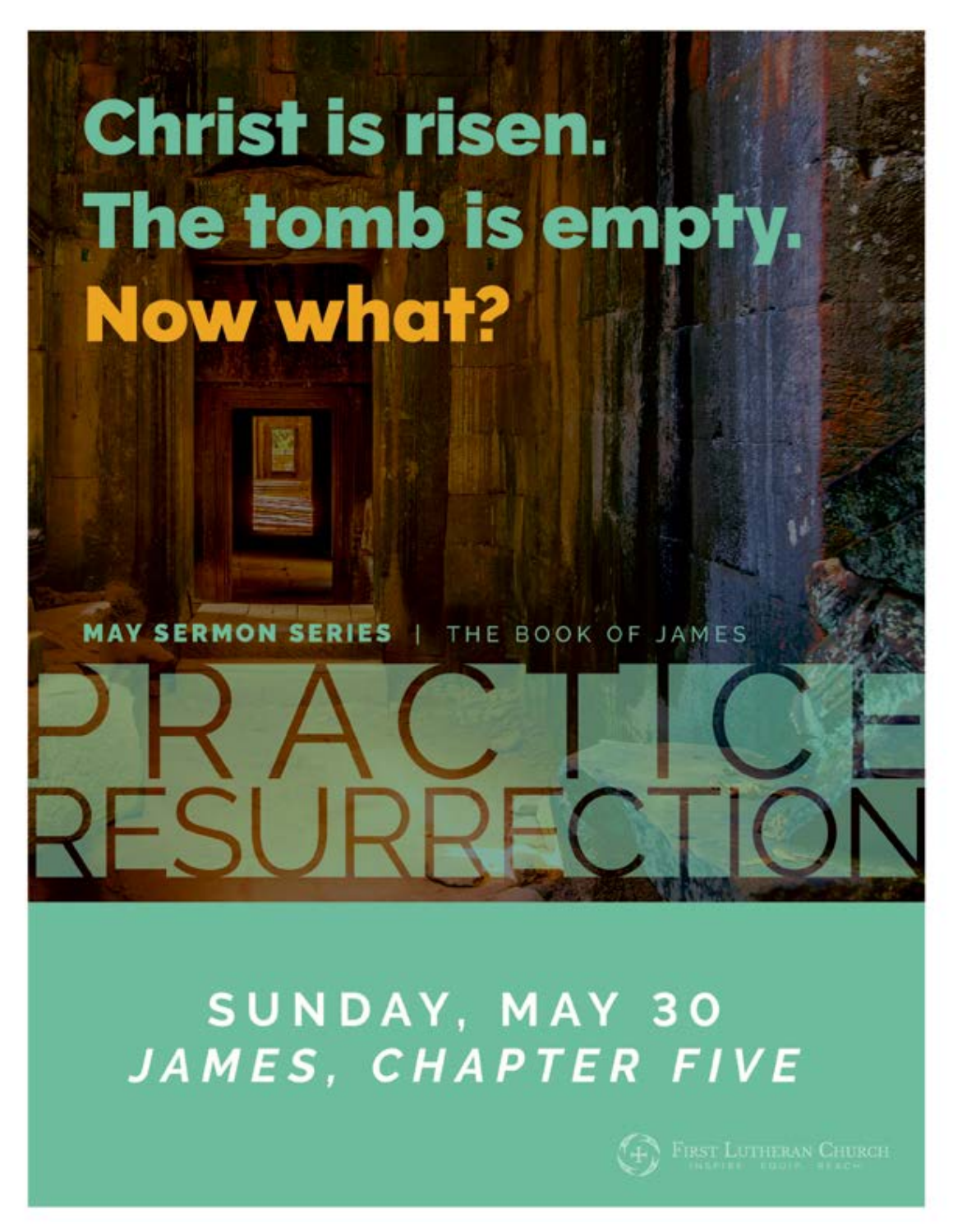

FIRST LUTHERAN CHURCH INSPIRE. EQUIP. REACH.

**WELCOME!** If you believe Jesus is the risen Son of God, or if you are here to explore the mysteries of faith... **WELCOME.** We are just glad you are here.

Please make yourself at home and let us know if there is anything you need. This bulletin will help you navigate worship at First Lutheran and opportunities to serve and connect with our faith community.



**WHAT ARE WE ABOUT?**  *We want to make Jesus famous.*  It is as simple as that. Our purpose in gathering here today is to make Jesus known and to know him better. Because if this isn't about Jesus, it isn't worth doing.



**COMMUNION** The sacrament of Communion is celebrated at all services the first and third Sundays and Wednesdays of each month. All are welcome to participate in this act of worship and remembrance. Children

who do not receive communion are welcome to come forward for a blessing.

**WORSHIP** We believe that all instruments, all voices and all people should praise the Lord. We do not worship a "style," we worship Jesus.



*Traditional Worship* follows a liturgy and the music centers around the organ and piano. The order of worship is inserted into the bulletin. *9 a.m. Sundays in the Sanctuary on the north end of the church; 1:30 p.m. Wednesdays in the Chapel.*



*Celebration Worship* uses a praise band and the order of worship and song lyrics are projected on the wall. *9 & 10:30 a.m. Sundays in the Celebration Center on the west end of the church*



**CONNECTING** We would love to get to know you better. Peruse our website for ways to connect through service, study, or community-building events. Fill out the blue post-it so we can keep in touch.



**OFFERING** We give tithes and offerings as an act of worship, obedience, and thanksgiving. If you are a guest, you are not expected or obligated to give.



**BELONGING** Each quarter, we host a new member BELONG class to introduce and welcome new members to First Lutheran. The next class will be held in the fall/October. Contact the church office for details.

*The mission of First Lutheran Church is to bring people into a relationship with Jesus Christ and to help them grow in the Christian faith.*

FIRST LUTHERAN CHURCH | 619 BROADWAY, FARGO ND, 58102 | 701.235.7389 | FLCFARGO.ORG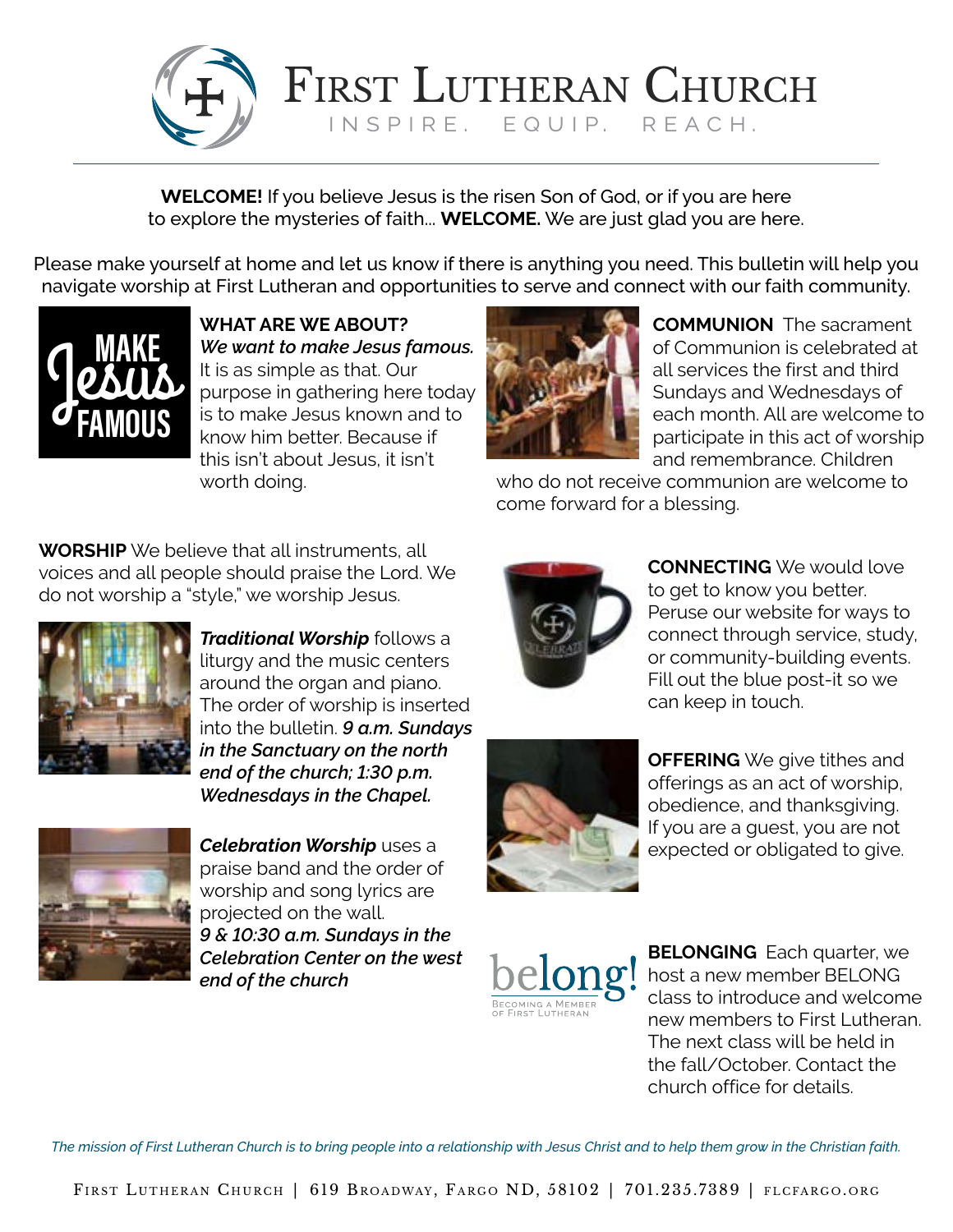### **May 30, 2021: Celebration Worship** *Practice Resurrection*

| <b>WELCOME &amp; ANNOUNCEMENTS</b>                                                                                                                                                                                                                                                                                                 | <b>MESSAGE:</b> Rollie Johnson                                                                                                                                                                                                                                |
|------------------------------------------------------------------------------------------------------------------------------------------------------------------------------------------------------------------------------------------------------------------------------------------------------------------------------------|---------------------------------------------------------------------------------------------------------------------------------------------------------------------------------------------------------------------------------------------------------------|
| <b>OPENING PRAYER</b>                                                                                                                                                                                                                                                                                                              | <b>OFFERING:</b><br>Thank you for your new or continued generosity<br>towards God's mission at First Lutheran Church.<br>In-person offerings may be dropped in the offering                                                                                   |
| <b>SONG:</b> Who You Say I Am                                                                                                                                                                                                                                                                                                      | baskets at the entry/exit. Offerings can also be<br>mailed to the church office and we encourage you<br>to use our online giving and texting options. Please<br>reference the back page of the worship bulletin for<br>more information or visit our website. |
|                                                                                                                                                                                                                                                                                                                                    |                                                                                                                                                                                                                                                               |
| <b>CELEBRATION OF HOLY BAPTISM:</b><br>Palmer Francis Wiemken.<br>daughter of Anna and Logan Wiemken                                                                                                                                                                                                                               | <b>SONG:</b> There Was Jesus                                                                                                                                                                                                                                  |
| <b>CONFESSION:</b>                                                                                                                                                                                                                                                                                                                 | <b>PRAYERS FOR GOD'S PEOPLE</b>                                                                                                                                                                                                                               |
| Lord,<br>I confess, that I feel lost. I have no idea where I'm<br>going. I've lost my bearing and lost my way. I've<br>wandered far off the path and can't seem to get<br>back on my own. I've forgotten who I am and who<br>you made me to be, by trying to be like someone<br>else. I'm struggling to find my purpose and direc- | <b>LORD'S PRAYER</b>                                                                                                                                                                                                                                          |
| tion in life. Forgive my wandering and show me<br>your way. Amen.                                                                                                                                                                                                                                                                  | <b>BLESSING &amp; BENEDICTION</b>                                                                                                                                                                                                                             |
| <b>QUIET TIME</b>                                                                                                                                                                                                                                                                                                                  | <b>SENDING SONG:</b> Child Of Love                                                                                                                                                                                                                            |
| <b>SONG:</b> Through All Of It                                                                                                                                                                                                                                                                                                     | Go in peace and serve the Lord.<br>L:<br>Thanks be to God!<br>$\mathbf{C}$                                                                                                                                                                                    |
| <b>SCRIPTURE:</b> James 5:7-11                                                                                                                                                                                                                                                                                                     |                                                                                                                                                                                                                                                               |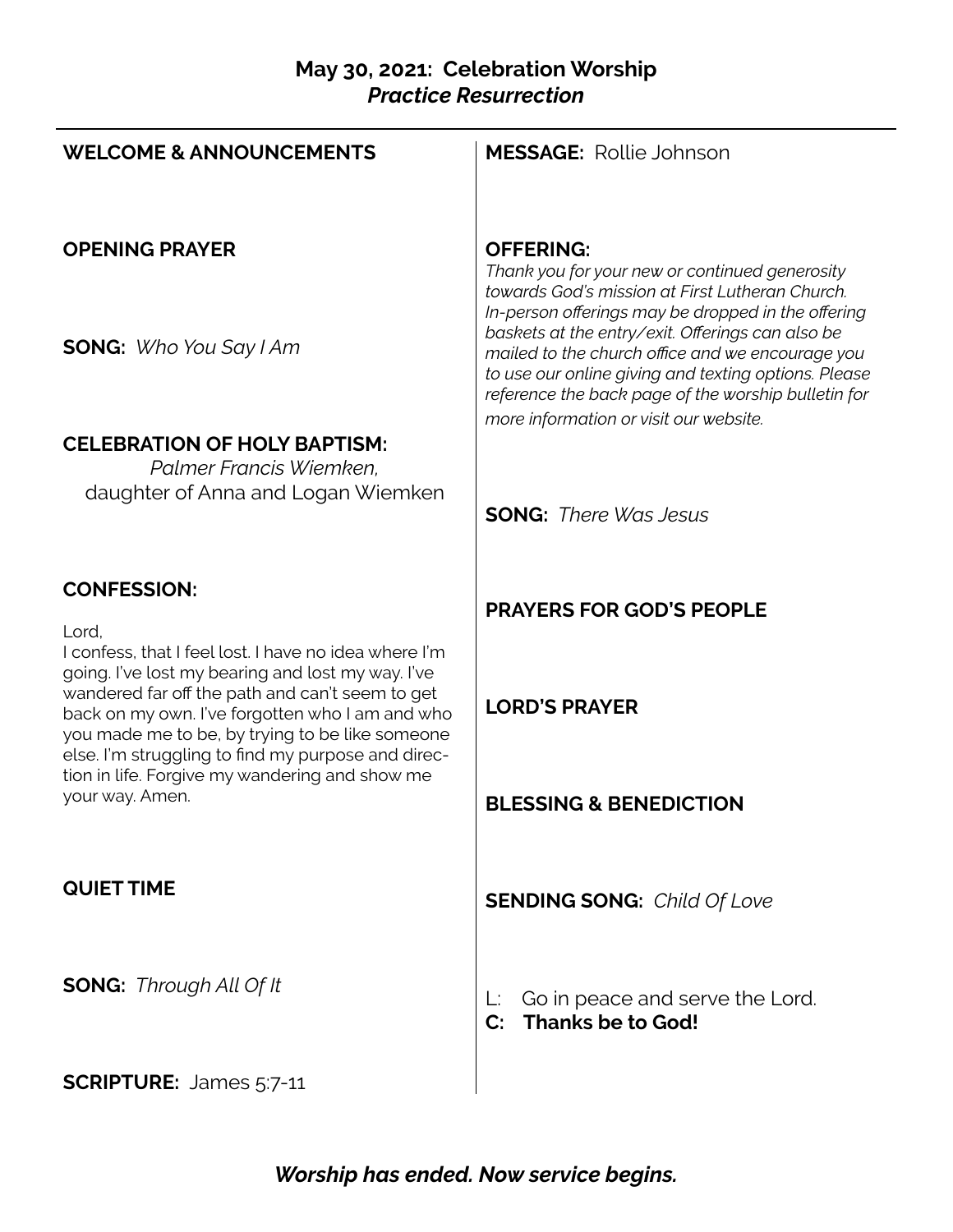# FLC **SUMMER OUTDOOR CONCERT SERIES** Over eight weeks in June and July, renowned local

and regional musicians will perform a FREE concert Wednesdays at 6 p.m. on the corner of 6th Avenue and Broadway in downtown Fargo.

We invite you to join us to enjoy great music and to meet our neighbors in the downtown community. Event starts at 5 p.m. with Food Trucks!\*

## **MUSICAL ACTS (G P.M.)**

- June 2 Post-Traumatic Funk Syndrome
- June 9 Becker County Dixieland Authority
- June 16 Penny & Pals (Kids Night/Chalk Art Crafts)
- June 23 Fargo Blues Machine
	- July 7 Poitin
	- July 14 Front Fenders
	- July 21 David Ferreira & Friends
- July 28 River City



FARGO, ND 58102

Visit flcfargo.org for more info on featured food trucks.

BRING YOUR<br>OWN CHAIR!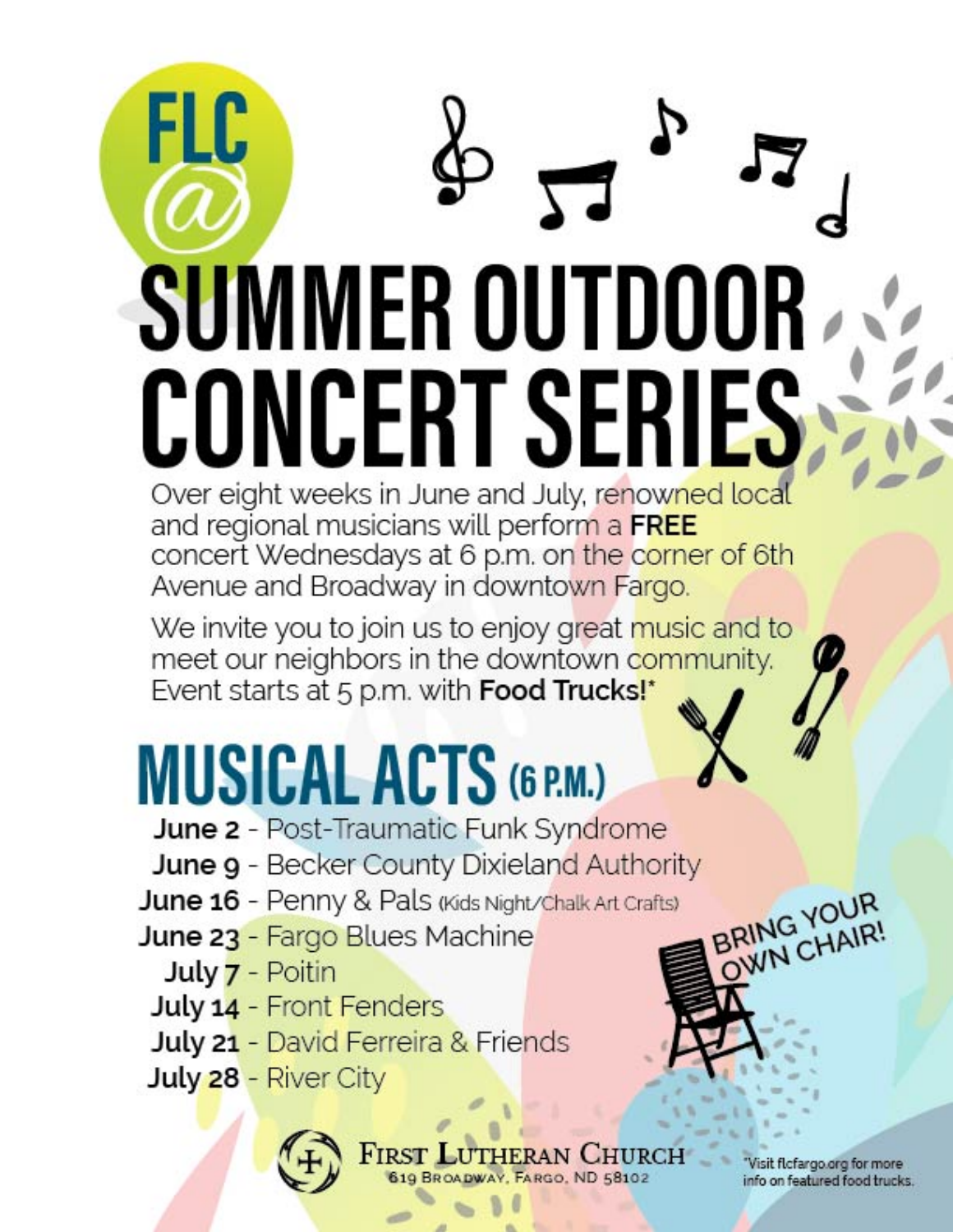#### *Visit our website for more detailed information and to register, flcfargo.org.*

#### **COFFEE AND CONVERSATION**

Sunday, May 30, 10:15 a.m., Adult Ed Room

Join us for coffee and conversation each Sunday during May to dive into the book of James and further learn what it means to "Practice Resurrection." The chapters are short - we encourage you to read them weekly! This week we review James 5.

#### **MEMORIAL DAY WEEKEND SCHEDULE**

Sunday, May 30, worship schedule:

- 9 a.m., Traditional Worship in the Sanctuary
- 10:15 a.m., Coffee & Conversation, James 5
- 10:30 a.m., Contemporary Worship in the Celebration Center (no 9 a.m. Celebration Worship).

Monday, May 31:

• Church/church office closed in observance of Memorial Day

#### **OUTDOOR SUMMER CONCERT SERIES**

Wednesdays, June-July, beginning June 2 5 p.m. food trucks, 6 p.m. concert

This summer we invite you to join us for great music and to meet our neighbors in the downtown community. Bring your own chair for seating comfort. See bulletin insert for concert details and schedule.

#### **FLC @ MINNESOTA TWINS GAME**

Tuesday, June 22, day trip to Minneapolis 7 a.m. departure, game time 12:10 p.m. \$110 per person, register at flcfargo.org

FLC is heading to a Twins game! Spend a fun-filled afternoon at Target Field enjoying baseball and community as the Twins go up against the Cincinnati Reds. Hosted by Pastor Laurie.

#### **CHURCH OFFICE: 701.235.7389,** info@flcfargo.org

**SUMMER OFFICE HOURS / WELCOME DESK: MON, TUES, THURS 8 a.m.—4 p.m. WEDS 8 a.m.-7 p.m. FRI: 8 a.m.—12 p.m. SUN 8:30 a.m.—12 p.m.**

**Wi-Fi:** FLCGuest, password: FirstLutheran619

#### **NEWS & EVENTS CELEBRATE PRAYER**

We as God's people believe in the power of prayer. Please pray for the following who have asked to be prayed for publicly:

*Brenda Cummins, Gail Zimprich, Janice Ames, Pam Burley, Paul Hulberg, Orlan Loraas, Suzanne Spiese, Marilyn Parker, Marlene Young, Wes Briggs, Shawn Orvedal, Doug Aaseby, Barb Orvedal, Charlotte Nielson, Linda Merkens, Nick DeNault, Gary Helland, Gerald Sauvageau, Pat Krebs, Dawn Nygord, Judy Loewen, Karen Breivold, Jan Vacha, Darlene Birkholz, Warren Birkholz, Tammy Birkholz, and George.*

#### **CHRISTIAN EDUCATION**

Kids are an important part of FLC! Our 2020/2021 online classes have ended for the school year. Inperson classes will resume in Fall 2021 with a full class offering for ages 3-high school.

*See the back page for scheduled Family Life summer events for our kids and families!*



#### **YOUR MINISTRY TEAM**

**Pr. Corey Bjertness** cbjertness@flcfargo.org **Pr. Laurie Neill Company** lneill@flcfargo.org **Pr. Stephanie Tollefson** stollefson@flcfargo.org **Pr. Marty Tollefson** mtollefson@flcfargo.org **Rollie Johnson** rjohnson@flcfargo.org **Shelly Erickson** serickson@flcfargo.org **Marlee Robertson** mrobertson@flcfargo.org **Polly Kloster Polly Kloster** pkloster@flcfargo.org *View the entire staff online at flcfargo.org*

#### *Council Officers:*

Sindy Keller, President 701.238.2088 Gary Haugo, Vice President 701.261.5172<br>Tracv Farmer, Treasurer 701.356.0324 Tracy Farmer, Treasurer Chris Kraemer, Secretary 701.371.5718 Gary Inman, Past Chair 701.371.1563